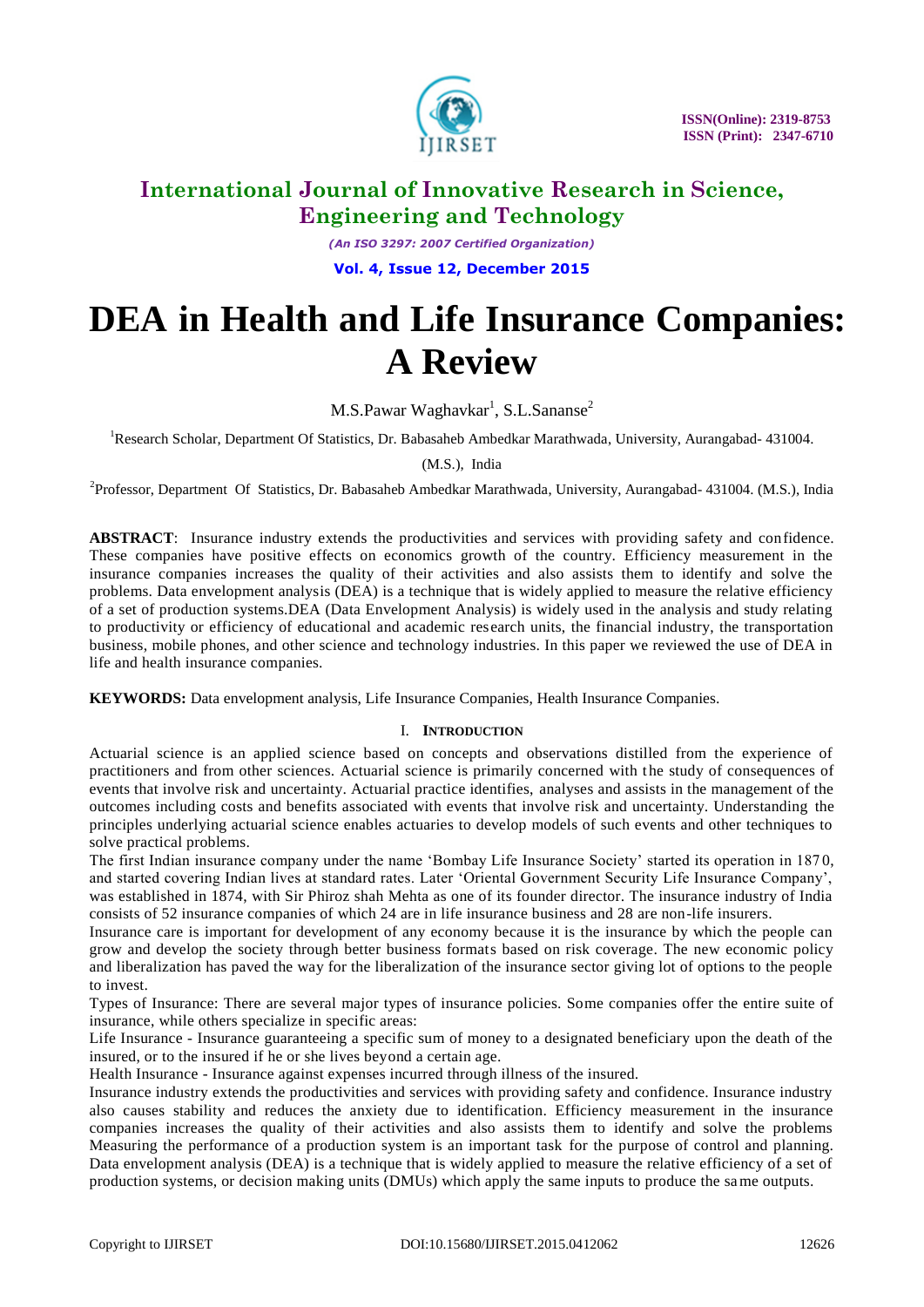

*(An ISO 3297: 2007 Certified Organization)*

### **Vol. 4, Issue 12, December 2015**

Building on the ideas of Farrell (1957), the seminal work Measuring the Efficiency of Decision Making Units by Charnes, Cooper and Rhodes (1978) introduced the concept of data envelopment analysis (DEA) in the literature, and since then, it has emerged as a powerful management science tool for measuring and evaluating the performance of different kinds of entities engaged in many different activities in various contexts around the globe. Now a day"s DEA represents a milestone in the progression of continuously advancing methodology for data analysis, which finds extensive use industry, society and even in education.

Data envelopment analysis (DEA) is a data based mathematical approach, which handles large numbers of variables, constraints, and data. Hence, data play an important and critical role in DEA.

Literature Review: Many researchers studied insurance business by using DEA techniques as follows

**Fecher et al. (1993)** studied the French insurance industry for 84 life and 243 non-life companies. They used a DEA and a parametric Cobb-Douglas model. They estimated DEA model in three versions, including aggregate gross premiums, gross premiums in three branches (civil liability, fire property and accident-health) and gross premiums in auto and non-auto branches. In the case of life insurance, the net returns on financial investment serve as an additional output, along with gross premiums. They used the following variables as inputs; wage bill and a composite input consisting of various outlays such as capital consumption, purchase of equipment and supplies. They estimated econometric model with one output, gross premium, while the same inputs used as in the DEA model.

**Rai (1996)** examined the cost efficiency of insurance companies in a sample of 11 developed countries, found that inefficiencies vary by country, size, and specialization. Specifically, and he found that small firms, compared to a worldwide average, were more cost efficient than large firms, and that firms wrote both life and non-life insurance were less efficient than specialized firms.

**Fukuyama(1997)** analyzed the production efficiency and productivity of life insurance companies in Japan over the period 1988-1993 using DEA. Life insurance companies were assessed in two separate groups as mutual and stock companies. He concluded that the main reason for the overall technical inefficiency is pure technical inefficiency in mutual companies and scale inefficiency in stock companies.

**J. David Cummins and Hongmin zi (1998)** provided new information on the performance of efficiency estimation methods by applied a wide range of econometric and mathematical programming techniques to a sample of U.S. life insurers. They suggested that the controversy regarding distributional error term assumptions in the econometric approach may be a bit of a red herring, but this found needs to be tested for robustness used other data sets and they analyzed and found that the data envelopment analysis (DEA) and the free disposal hull (FDH) mathematical programming methodologies tend to give significantly different results.

**J. David Cummins et.al.(1998)** examined the relationship between mergers and acquisitions, efficiency, and scale economies in the US life insurance industry and they found that acquired firms achieved greater efficiency gains than firms that had not been involved in mergers or acquisitions.

**Noulas et.al. (2001)** studied Greek non-life insurance companies. They applied DEA method and used two inputs (including expenses and payment to insurers) and two outputs (including premium incomes and revenue from investment activities). They concluded that the industry was highly inefficient, with considerable differences between insurance companies.

**Diacon et.al. (2002)** studied the relative efficiency of 450 European insurance companies. They applied two stages approach. As the first step, they estimated efficiency scores with a VRS DEA model. They used four inputs including total operating expenses net of reinsurance commissions, total capital, total technical reserves and total borrowings from creditors. They also used three output including insurance net earned premiums, long term insurance net earned premiums and total investment income. In the second step, they estimated a Tobit regression. The main conclusion of the study is that the most efficient insurers are those that specialize in particular market .

**Mahlberg and Url (2003)** analysed Austrian insurance industry with the use of two DEA models. As a first step they used input oriented CCR model and also BCC model. They used four inputs (number of employees, liquid investment, gross technical provision and reinsurance premium) and four outputs (market share, profit, total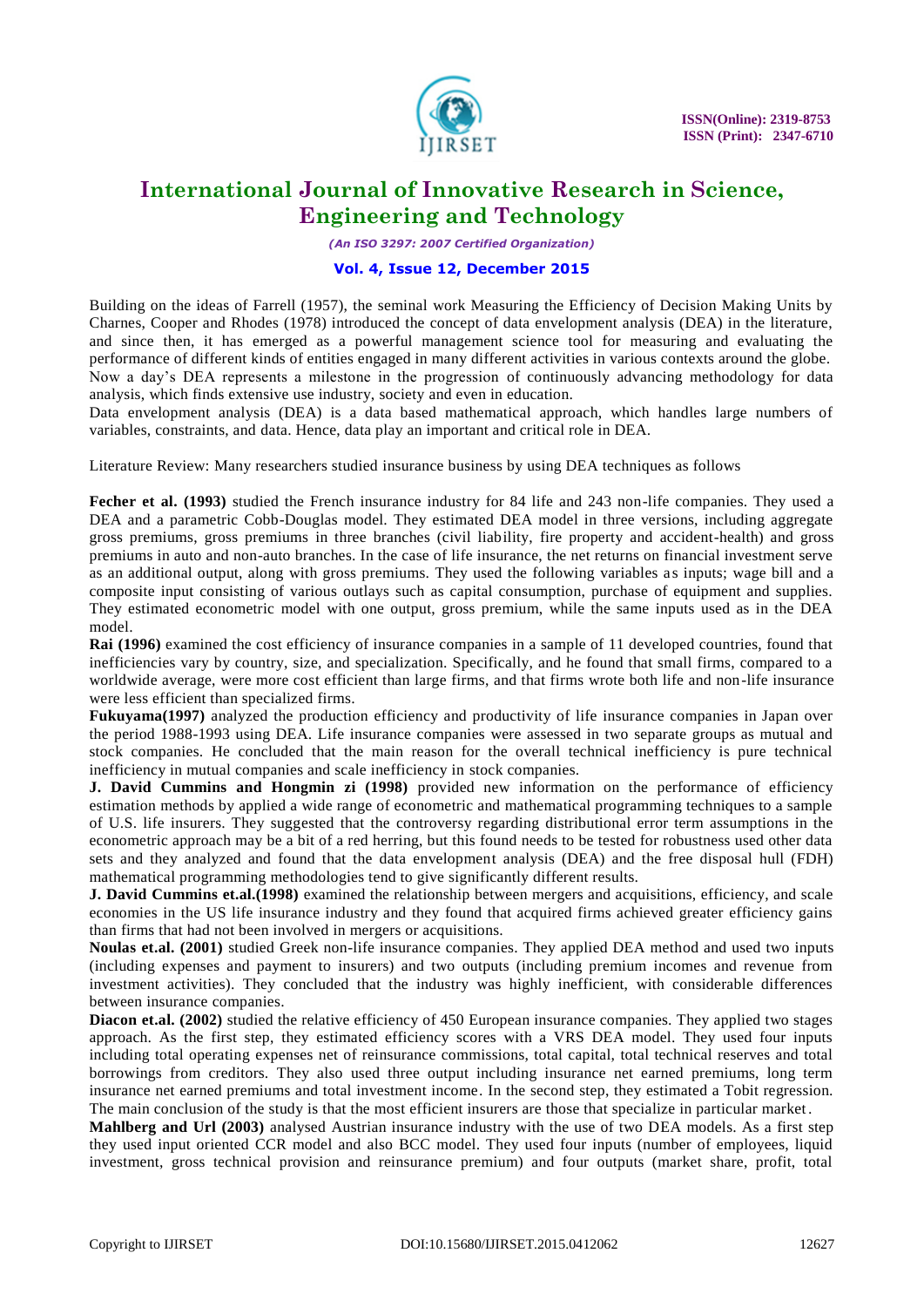

*(An ISO 3297: 2007 Certified Organization)*

### **Vol. 4, Issue 12, December 2015**

investment income and premium issued) to make the models. As the second step, they estimated Malmquist Productivity index.

**Tone and Sahoo (2005)** analyzed the efficiency of Life Insurance Corporation of India using DEA over the period 1982-2001. They detected that the cost efficiency of the corporation within the period analyzed is significantly dispersed.

**Zijiang Yang(2006)** introduced a new two-stage DEA model to evaluated systematic efficiency for the Canadian Life and health insurance industry and they concluded that the Canadian L&H insurance industry operated fairly efficiently during the examined period (the year 1998).

**Norma Md. Saad et.al.(2006)** investigated the efficiency of the life insurance industry in Malaysia during the period 2002 to 2005. And result indicated that Malaysia"s insurance industry had great potential to further increase its TFP through an improvement in technical components such as optimizing the use of information and communication technology in provided good services to customers.

**Desheng Wu et.al.(2007)** data envelopment analysis (DEA) model was created to provided valuable managerial insights when assessing the dual impacts of operating and business strategies for Canadian life and health (L&H) insurance industry. and the results showed that the Canadian L&H insurance companies operated very efficiently for the 3-year period (1996–1998) and no scale efficiency in the Canadian L&H insurance industry was found.

**Hussels and Ward(2007)** compared the life insurance companies in Germany and UK over the period 1991-2002. They concluded that German industry dominated UK cost efficiency in this study aiming to conduct an intercountry analysis of deregulation and industry efficiency in the European insurance industry.

**Maria Rosa Borges et.al.(2008)** used the DEA-CCR and the DEA-BCC models to evaluated the performance of Greek life insurance companies in the period 1994 to 2003, and found that large and quoted life insurance companies, as well as those involved in mergers and acquisitions, exhibit higher efficiency. They suggested that Greek life insurance companies display relatively average management skills, being VRS-efficient for the most part and conclude that scale is of paramount importance to insurance companies and thus, the DEA-CCR models should not be used alone in the evaluation of their performance.

**Chiang Kao, Shiuh-Nan Hwang(2008)** modified the conventional DEA model by taken into account the series relationship of the two sub-processes within the whole process, and developed relational model was more reliable in measured the efficiencies and consequently was capable of identified the causes of inefficiency more accurately. Based on the structure of the model, the idea of efficiency decomposition can be extended to systems composed of multiple stages connected in series.

**Lucinda Trigo- Gamarra and Christian Growitsch (2010)** explained the success of different distribution strategies in the life insurance industry, and analyzed the performance of single- and multichannel distribution firms in the German life insurance industry and found that the absence of performance advantages of specialized insurers was the most important reason for the coexistence of different distribution systems.

**Talat Afza and Muhammad Jam-E-kausar ali Asghar (2010)** studied applied non-parametric Data Envelopment Analysis (DEA) estimated the efficiency of insurance companies in Pakistan over the period 2003 to 2007.They found that allocative and cost efficiencies were improved from 2003 to 2005 but significantly decreased in 2006 whereas; technical efficiency is increased over the study period.

**Eling and Luhnen (2010)** survey 14 international insurance studies on efficiency conducted during the last 20 years that focused on the relationship between efficiency and market liberalization, mergers and acquisitions, and scale economies. They found that efficiency in developed countries is higher than that in emerging markets and that technical progress has had a positive impact on productivity and efficiency worldwide.

**Cheng-Ru Wu(2011)** investigated the relative efficiency of each life insurance company at various stages of production activities Companies that belong in the stare zone were Cathay, Shin Kong and Mass Mutual Mercuries. These companies are considered good role models for others. Dogs zone were perform below both operational efficiency and profitability efficiency.

**P. Saeidy and S.A. Kazemipour (2011)** used linear programming examined and compared the technical efficiency, allocation and economic public and private insurance companies in Iran. The results indicated significant difference in average technical efficiency, allocation and economic public and private insurance companies.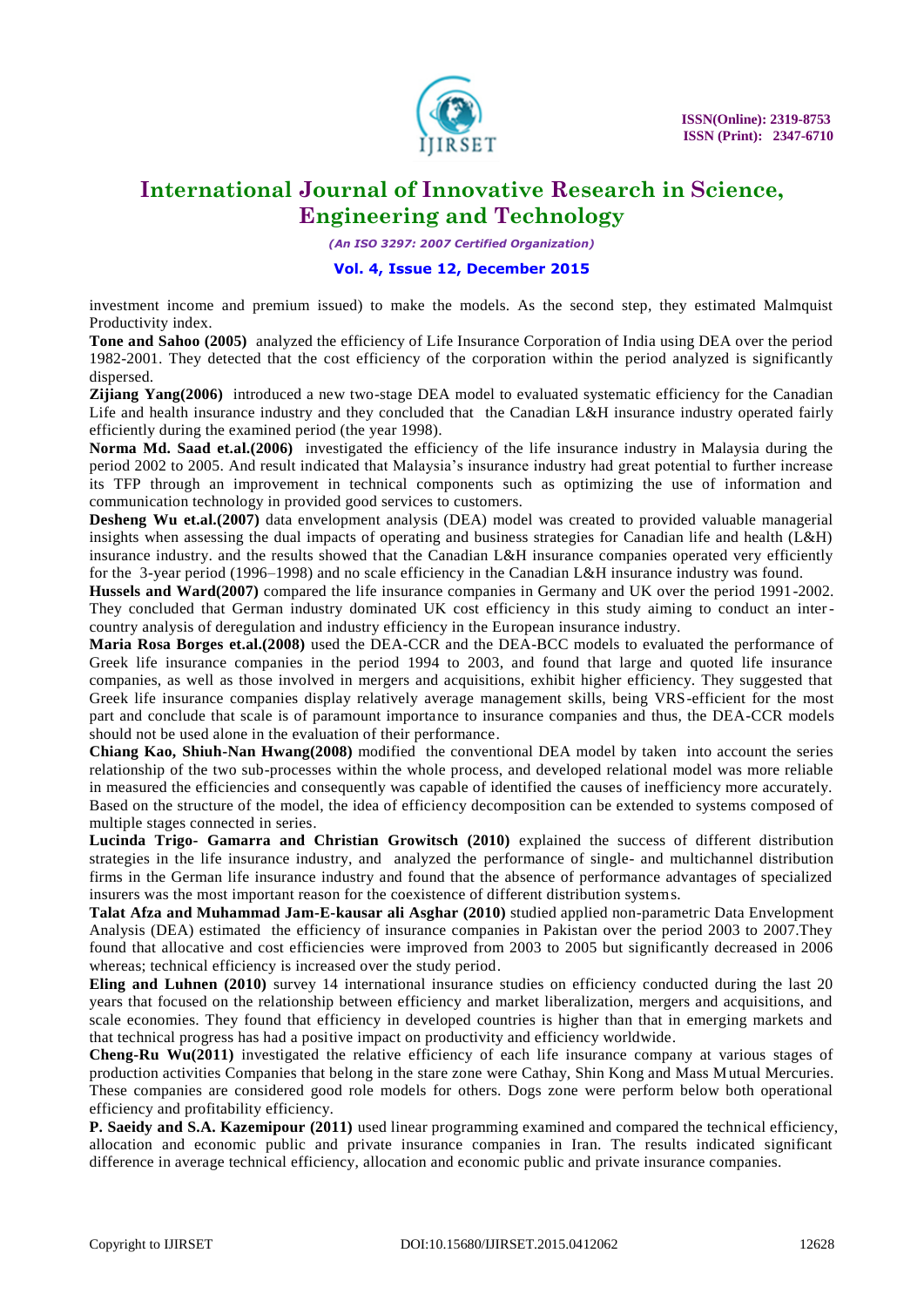

*(An ISO 3297: 2007 Certified Organization)*

#### **Vol. 4, Issue 12, December 2015**

Dr. Sumninder Kaur Bawa and Miss Ruchita (2011) used DEA, to evaluate the efficiencies of health insurance business of general insurance companies in India and observed that private sector companies was operated on increased return to scale and taken the advantages of pure technical efficiency and scale efficiency.

**Norma Md Saadand Nur Edzalina Haji Idris (2011)** used Data Envelopment Analysis (DEA) to explored the contributions of technical and efficiency change to the growth of productivity in the Malaysian and Brunei life insurance industries applied the generalized output-oriented Malmquist index for the year 2000-2005.They found that, on average, the TFP of the life insurance industry was mained of both efficiency and technical changes where the main source of the efficiency change is scale efficiency rather than pure efficiency.

**Shahroudi et.al. [2011]** analyzed the efficiency of insurance companies in Iran over the period 2006-2007 using the traditional DEA and two-stage DEA models. They specified the inputs and outputs as investment and marketing. They concluded that the Iran Moein company was efficient in terms of marketing over the period investigated and this company was inefficient in 2007 due to the weakness in the investment sub -process.

**Dr. Martina R. Noronh and Dr. Sanjay R. Shinde ( 2012)** compared international life insurance density and penetration and evaluated the cost efficiency of life insurance companies operating in India for the period 2000 -01 to 2009-10.They concluded that the Life Insurance Corporation of India has consistently secured a cost efficiency score of 1 in all the years from 2000-01 to 2009-10 and scored the highest rank for all the years. Finally, they suggested that private life insurance companies should improve their cost efficiency score by increasing outputs i.e. benefits paid to the customers and net premium and decreasing inputs i.e. operating expenses and commission expenses.

**Dr. Ruchita Verma(2012)** examined the productivity as well as change in productivity of health insurance business and identified the various derives behind such change and concluded that health insurance in India was concerned that it was still at embryonic stage.

**K. Shahroudi et.al.(2012)** used traditional DEA model and two-stage DEA model to measured the efficiency of Iranian private insurance companies during 2007-2009 and they found that the investment weakness was the main reason of Iranian private insurance companies' analyzed in the study period.

**Md. Azizur Rahman (2013)** examined the efficiency in the both life insurance and life Takaful industry of Bangladesh and result of study indicated that in the life insurances industry of Bangladesh, the smaller the size of the companies in Takaful life insurances, the higher probability for the companies to be more efficient in utilizing their inputs to generate more outputs.

**J. David Cummins and Xiaoying Xie(2013)** examined the efficiency, productivity and scale economies in the U.S. property-liability insurance industry. The results indicated that the majority of firms below median size in the industry were operated with increased returns to scale, and the majority of firms above median size are operated with decreased returns to scale.

**Raha Jalili Sabet and Arefeh Fadavi (2013)** used two-stage data envelopment analysis for measured the performance of insurance firms, which were active over the period of 2006-2010 and result indicated that market was monopolized mostly by a limited number of insurance firms and competition was not fare enough to let other firms participate in economy, more efficiently.

**Nilüfer Dalkılıç and Ayşen Altun Ada (2014)** studied the scale efficiencies of life insurance .and/or private pension companies in Turkey using Data Envelopment Analysis (DEA) over the period 2010-2011 and concluded that life insurance companies was more efficient than life insurance and/or private pension companies.

**Carlos pestana Barros et.al.(2014)** studied variety of approaches used to assess the efficiency of a sample of major insurance companies in Angola between 2003 and 2012 and they found that older insurance companies with Portuguese origin tend more efficient and also suggested that opportunities for accommodating future demand appear scarce.

**Tanuj Mathur and Ujjwal Kanti Paul (2014)** studied to measured the efficiency of non life insurance companies operated in India. The results showed directional impact the ratios had on the technical efficiency of the insurers.

Jayanta Kumar Nandi (2014) measured the relative performance efficiency of the selected life insurance companies in India individually, year wise, sector wise and as a whole, used a linear programming non parametric technique of Data Envelopment Analysis (DEA) .The results of the study showed that overall life insurers carried life insurance business at an average technical efficiency of 82.6%, pure technical efficiency of 87.5% and scale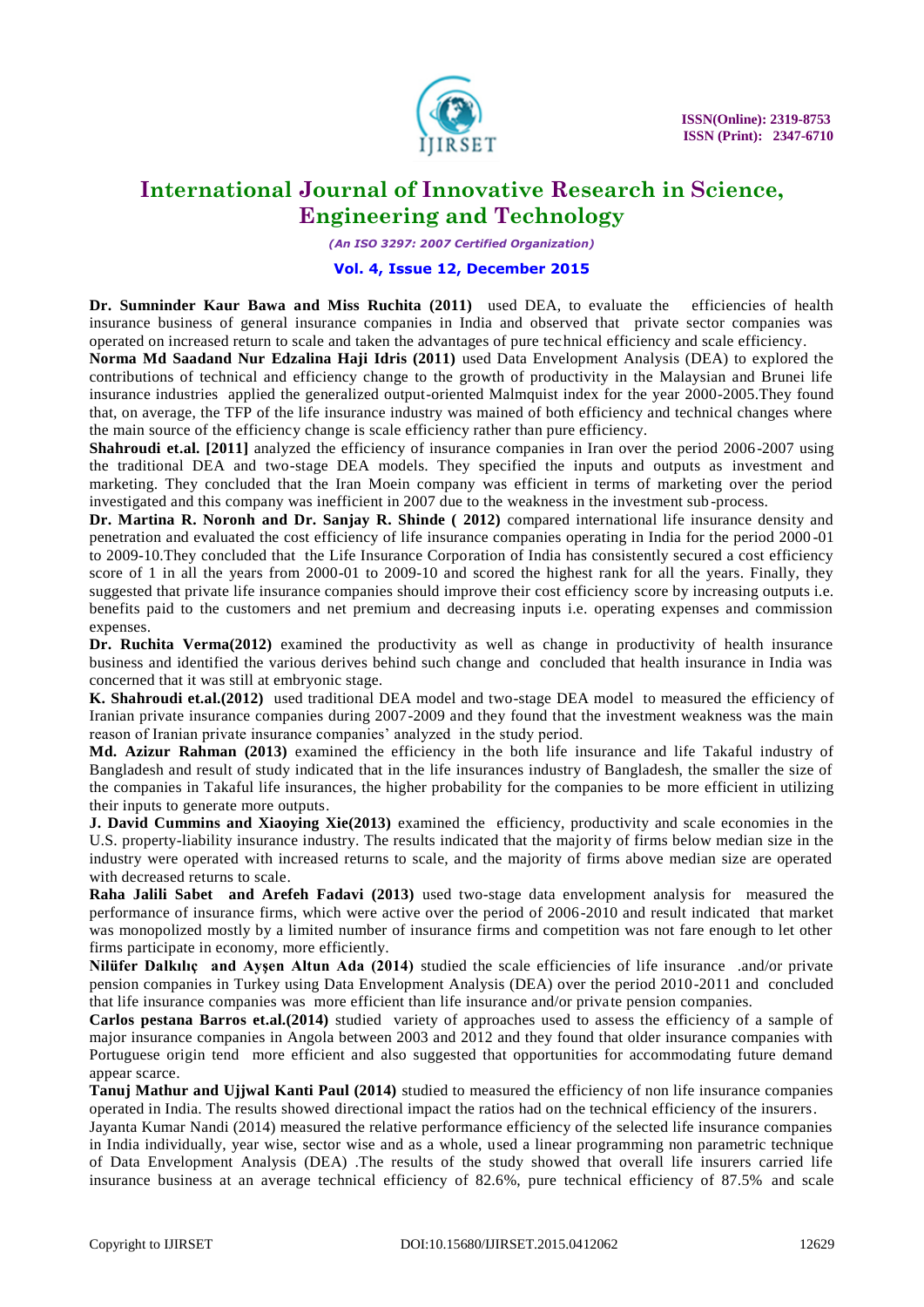

*(An ISO 3297: 2007 Certified Organization)*

#### **Vol. 4, Issue 12, December 2015**

efficiency of 94.7%. Individually and sector wise performance analysis, LIC (Life Insurance Corporation of India) performs better as compared to others.

**Mogtaba Afsordeh and Hamid Moridipour (2014)** evaluated the performance of representatives of insurance companies in Iran. The results showed that, the DEY insurance company in comparison with other companies had more efficiency and the RAZI insurance company had weaker efficiency than other firms.

**Qian Long Kweh, Noor Azlinna Azizan (2015)** used a two-stage approach in data envelopment analysis (2S-DEA) methodology and found that the sample firms had to first improved their managerial efficiency, and then proceed to improved their profitability efficiency.

**Setareh Sajedi and Nader Sh. Kandelousi (2015)** studied the efficiency of insurance companies at a double-stage production process where out-puts of first stage are inputs of second stage and they indicated that used of double stage model provided more accurate assessment compared to independent model and though responded of relational and independent models were correlated, the former presents more reasonable and reliable responded.

#### **II.CONCLUSION**

This paper conducted a comprehensive review of studies related to DEA. Efficiency measurement in the insurance companies increases the quality of their activities therefore Data envelopment analysis technique is used to measure the relative efficiency of a set production system. Most of papers focused on the measurement and explanation on efficiency of insurance companies. DEA technique is used to measure the managerial performance of insurance companies which is very useful to take decision to generate profit for the companies by providing service to their clients.

#### **REFERENCES**

- [1] Fecher, F., Kessler,D., Perelman,S., and Pestieu,P., "Productive Performance of the French Industry", Journal of Productivity Analysis, Vol.4,pp.77– 93,1993.
- [2] Rai, A., "Cost Efficiency of International Insurance Firms",Journal of Financial Services,Vol.10,pp.213–233,1996.

[3] Fukuyama, H. , "Investigating Productive Efficiency and Productive Changes of Japanese Life Insurance Companies", Pacific-Basin Finance Journal, Vol5(4),pp.481–509,1997.

Cummins, J., and Hongmin zi., "Comparison of Frontier Efficiency Methods: And Application to the U.S. Life Insurance Industry", Journal of Productivity Analysis, Vol.10, pp.131– 152, 1998. Cummins,J., Tennyson, S., Weiss ,M.A.,"Consolidation and Efficiency in the U.S. Life Insurance Industry", Journal of Economic Literature classification codes: G2,G22, G34,1998.

- [4] Noulas, A.G., Hatzigayios, T., Lazaridis.J., and Lyroudi, K., "Nonparametric production frontier approach to the study of efficiency of nonlife insurance companies in Greece", Journal of Financial Management and Analysis, Vol.14(1),pp.19–26, 2001.
- [5] Diacon, S. R., Starkey, K., and Brien,C.O., "Size and Efficiency in European Long-term Insurance companies: An International Comparison", Geneva Papers on Risk and Insurance, Vol.27,pp. 444–466,2002.
- [6] Mahlberg, B., and Url,T., "The effects of the single market on the Austrian insurance industry", Empirical Economics, Vol.28,pp. 813– 838,2003.
- [7] Tone,K., and Sahoo, B.K., "Evaluating cost efficiency and returns to scale in the life insurance corporation of India using data envelopment Analysis", Socio-Economic Planning Sciences, Vol.39(4), pp.261–285, 2005.
- [8] Zijiang, Y. ,"A two-stage DEA model to evaluate the overall performance of Canadian life and health insurance companies", Mathematical and Computer Modelling,Vol. 43 (2006),pp.910–919, 2006.
- [9] Saad, N., Majid, S., Yusof, R., Yusof, J., Duasa, A., and Rahim. A., "Measuring Efficiency of Insurance and Takaful Companies in Malaysia Using Data Envelopment Analysis (DEA)" ,international association for islamic economics Review of Islamic Economics, Vol. 10, No. 2, 2006, pp.5-26.2006. Desheng, W., Yang, Z., Vela, S., Liang, "Simultaneous analysis of production and investment performance of Canadian life and health insurance companies using data envelopment analysis", Computers & Operations Research,Vol 34 (2007) ,pp.180–198, 2007.
- [10] Hussels, S., and Ward, D. R., "The Impact of deregulation on the German and UK life insurance markets: an analysis of efficiency and productivity between 1991-2002", Cranfield Research Paper Series, Vol.(4), pp.1-24,2007. Borges, M. R., Nektarios, M., and Barros, C. P., "Analysing the efficiency of the greek life insurance industry", European Research Studies,Volume XI, Issue No.(3) , 2008.
- [11] Kao, C., Hwang, S., "Efficiency decomposition in two-stage data envelopment analysis: An application to non-life insurance companies in Taiwan",European Journal of Operational Research,Vol 185 (2008) , pp.418–429, 2008. Trigo-Gamarra, L., and Growitsch, C., "Comparing Single- and Multichannel Distribution Strategies in the German Life Insurance Market: An Analysis of Cost and Profit Efficiency", SBR, Vol. 62 October 2010,pp. 401-417, 2010.